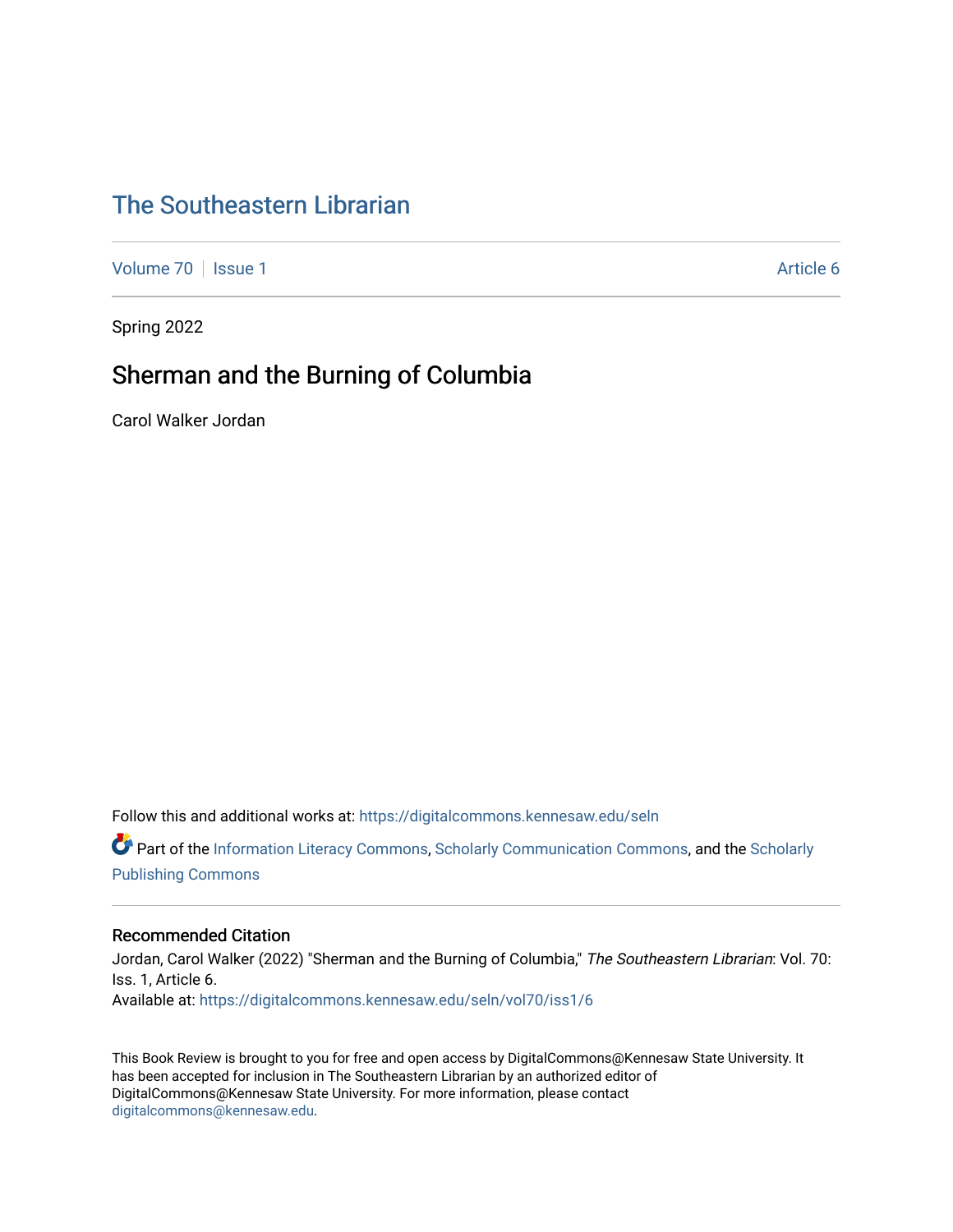



# **REVIEWS**

*Shadowselves* 



**JASON OCKERT** 

Jason Ockert Ann Arbor: Dzanc Books, 2022 ISBN: 9781950539390 192 p. \$16.95 (Pbk)

*Shadowselves*, Jason Ockert's third short story collection, includes ten stories previously published in prestigious, well

respected literary journals, as well as one which appeared in an edited volume (*We Can't Help it if We're From Florida: New Stories from a Sinking Peninsula*). While not all of the stories are set in the Southeast, many are, including one with a hilarious (yet, for locals, I think for the most part accurate) depiction of the many different aspects of daily life in a South Carolina tourist beach town. Throughout the collection, the prose is artful and often surprising, with almost unnoticeable transitions between the real and the unreal and back again. The stories frequently work to upend readers' expectations and make them question what is happening. Although the stories are often dark, readers are not left with a sense of hopelessness but rather a sense of wonder, challenged to appreciate the beauty in even the unbeautiful aspects of life.

Fiction writer Jason Ockert knows the Southeast well. Although he is originally from Indiana, his family moved to Florida during his childhood and he currently teaches creative writing in South Carolina, at Coastal Carolina University (where, in the interest of full disclosure, the author of this review also works as a librarian, but where paths do not cross often). Ockert is the author of three collections of short stories, the first of which, *Rabbit Punches* (2006), was just reissued in a new edition by Dzanc books in the fall of 2021. He has also written a novel, *Wasp Box*. His work has won many awards, including the Atlantic Monthly fiction contest and the Mary Roberts Rinehart award, and has been praised by

many other contemporary writers, including George Saunders, Karen Russell, and Padget Powell.

Libraries that collect contemporary fiction by Southeastern writers will not want to miss adding this volume to their collections. Critics have noted that Ockert "...is a natural heir to the grotesquery of Flannery O'Connor with his interest in misfits and his dark, powerful language" (Publisher's Weekly, October 4, 2021). Stories in the collection should be of interest to readers who value that tradition, and the modern twist that Jason Ockert brings to it.

*Allison Faix*, Coastal Carolina University

### *Sherman and the Burning of Columbia*

Marion B. Lucas Columbia: University of South Carolina Press, 2021 ISBN: 9781643362458 200 p. \$21.99 (Pbk)



Ann Sarah Rubin gave a presentation at a symposium sponsored by the University of South Carolina, in February

2021, where she introduced her talk, "Who Burned Columbia? Not I." According to her, she was setting the stage to promote a healthy discussion of the various opinions of the burning of the city and promoting the book Sherman and the Burning of Columbia by Marion Lucas. Drawing upon historians' opinions at the time, Rubin shared she "ultimately drew the same conclusions that many other historians have drawn - that the city burned through a combination of Confederate mismanagement and lax Union discipline" (Foreword). She explained that her audience "became aroused, shouting quotations, holding up books and sheaves of documents to prove her wrong" (Foreword). While she wondered why in 2021 so many voices were stridently opposing her sharing of historical research that supported a combination of factors leading to the burning of Columbia, she eventually surmised that "Columbians in particular clung to a sense of righteous indignation and victimization about